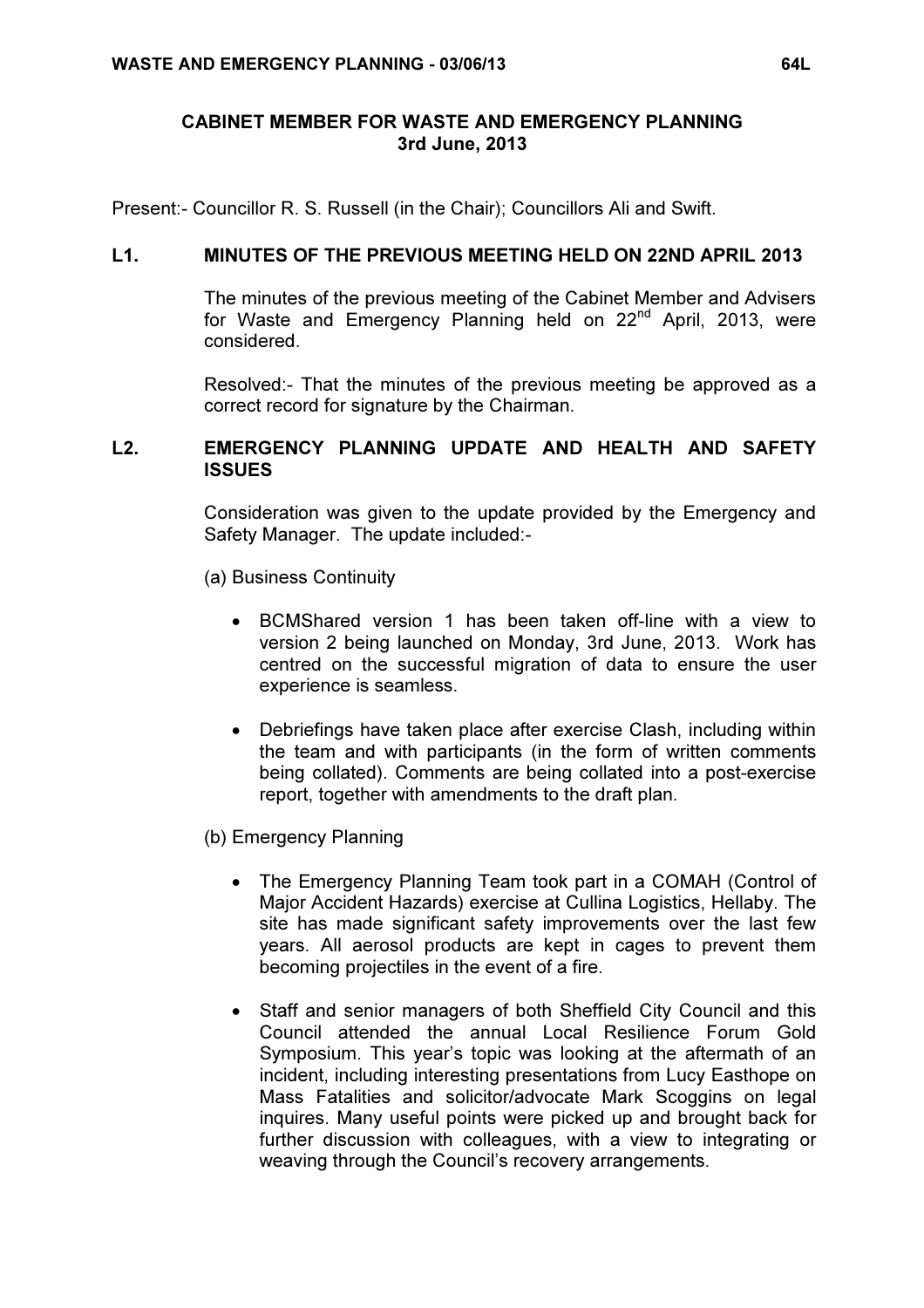• Staff have visited the Leicestershire Emergency Mortuary facilities for the Midlands area and also observed a major 'live' Emergency Mortuary exercise in Lincolnshire, as part of the work in developing the South Yorkshire plan.

(c) Health, Welfare and Safety

- A member of staff has taken early retirement and his post will not be replaced in order to meet savings targets
- Staff have undertaken inspections in schools which have arranged their own construction and maintenance work through the employment of contractors in the summer break. Whilst some minor issues were identified, they were rectified without significant problems.
- A noise survey was carried out on a waste management vehicle during the collection of glass bottles and the transfer into a sideloading refuse vehicle. This was conducted whilst waste management operatives were emptying household waste in the Broom Valley area. Noise surveys of this kind are often conducted in noisy working environments to ensure that employees are working in conditions that meet the required standards of health, safety, and welfare. This was a proactive measure to mitigate against possible future claims arising from the introduction of new equipment.
- Staff have carried out a Health and Safety inspection at Davis Court, Dinnington. This was a joint inspection with the unit manager to ensure this unit complies with the Council's health and safety policy. Some minor issues were identified; however these were attended to before leaving the site.
- Staff have undertaken an operational observation of a waste management crew on blue box collection duty in the Wickersley area. This followed concerns raised about the state of the road at Holly Mount, which is an unadopted highway. The surface was uneven along the length of the road, which may increase the risk of slips and trips, but the crew were observed taking care whilst carrying out their duties.

Resolved:- That the update be noted and the Emergency and Safety Manager be thanked for his contribution.